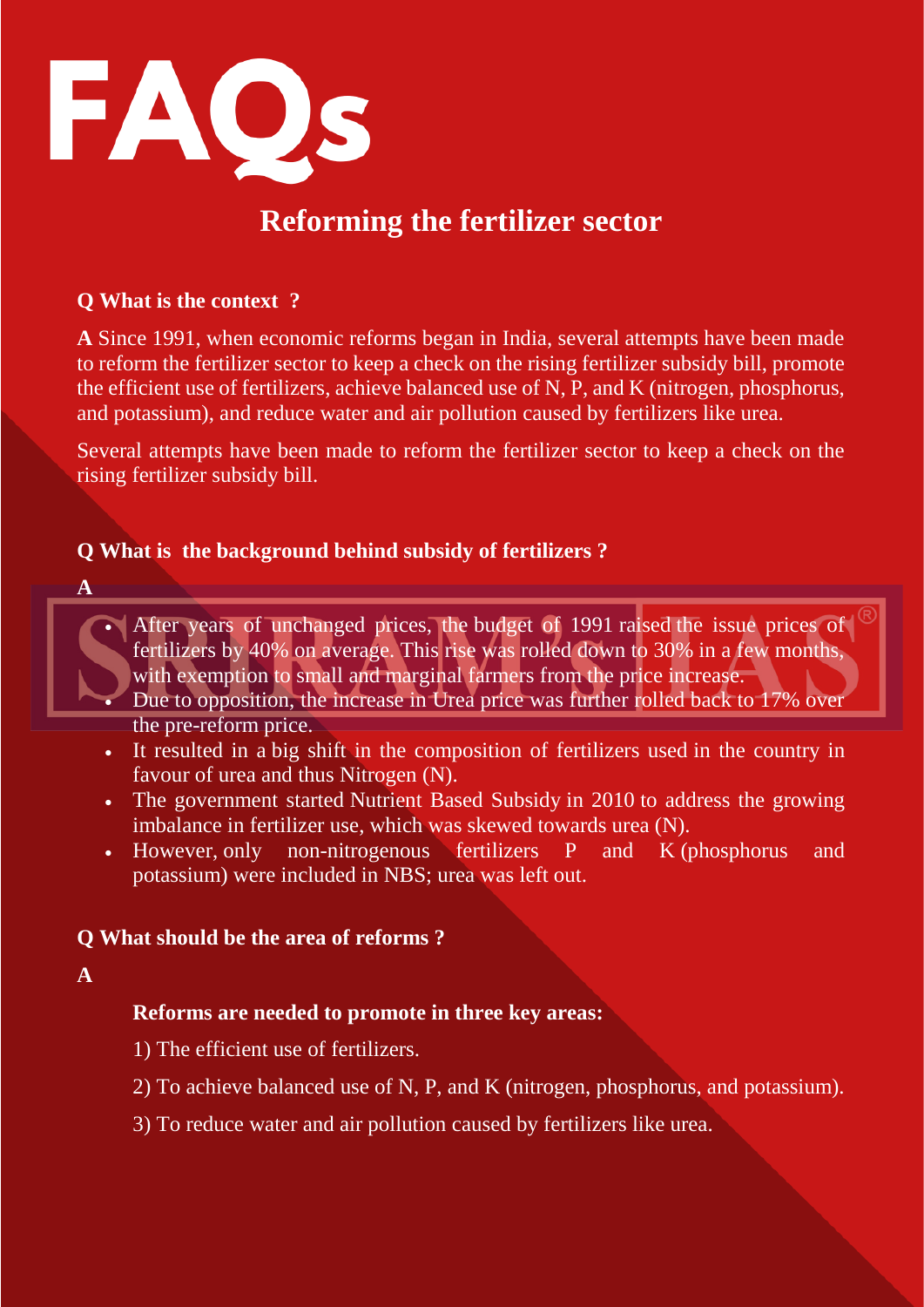

# **Q What are Challenges in the fertilizer sector ?**

**A** 

# **A] Distortion in use due to price difference**

- The Union Budget of July 1991 raised the issue prices of fertilizers by 40% on average.
- Due to opposition to increasing fertilizer prices, the increase in the price of urea was rolled back to 17% a year later over the pre-reform price.
- The shift in the composition of fertilizer used: This change disturbed the relative prices of various fertilizers and resulted in a big shift in the composition of fertilizers used in the country in favor of urea and thus N.
- Farmers tended to move towards balanced use, but policy and price changes reversed the favorable trend a couple of times in the last three decades.
- In 2019-20, fertilizer use per hectare of cultivated area varied from 70 kg of NPK in Rajasthan to 250 kg in Telangana
	- Further, the composition of total plant nutrients in terms of the N, P, K ratio deviated considerably from the recommended or optimal NPK mix.

It was 33.7:8.0:1 in Punjab and 1.3:0.7:1 in Kerala.

**2] Increasing fertilizer subsidy**

- Fertilizer subsidy has doubled in a short period of three years. For 2021-22, the Union Budget has estimated fertilizer subsidy at ₹79,530 crores (from ₹66,468 crores in 2017-18).
- The subsidy is likely to reach a much higher level due to the recent upsurge in the prices of energy, the international prices of urea and other fertilizers, and India's dependence on imports.
- In order to minimize the impact of rising in prices on farmers, the bulk of the price rise is absorbed by the government through enhanced fertilizer subsidy.
- This is likely to create serious fiscal challenges.
- At current prices, farmers pay about  $\overline{268}$  per bag of urea and the Government of India pays an average subsidy of about ₹930 per bag.
- Thus, taxpayers bear 78% of the cost of urea and farmers pay only 22%. This is expected to increase and is not sustainable.

# **3] Import dependence**

- Total demand for urea: The total demand for urea in the country is about 34-35 million tonnes (mln t) whereas the domestic production is about  $\overline{25}$  mln t.
- The requirement of Diammonium Phosphate (DAP) is about 12 mln t and domestic production is just 5 mln t.
- This leaves the gap of nearly 9-10 mln t for urea and 7 mln t for DAP, which is met through imports.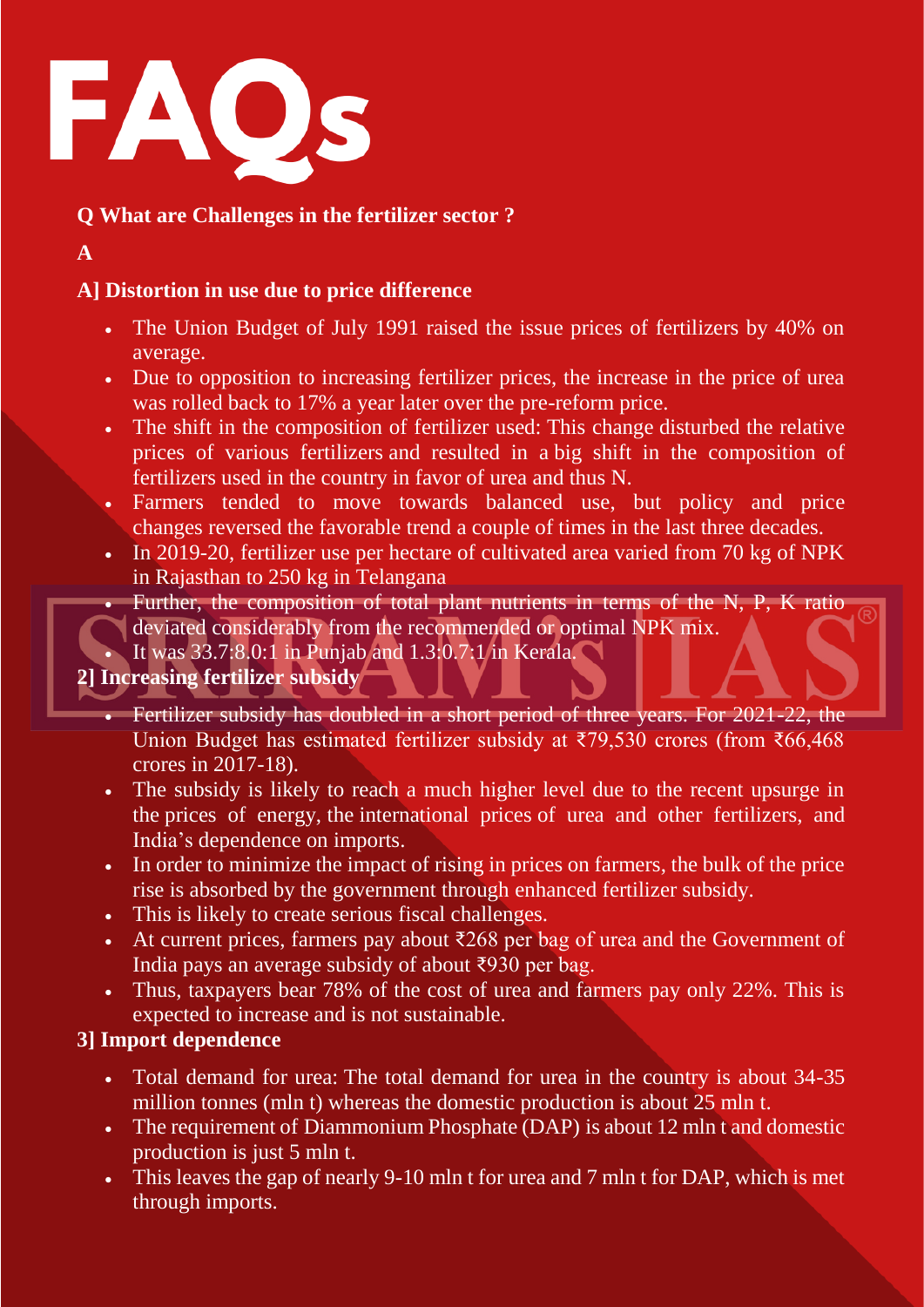

- The use of Muriate of Potash is about 3 mln t.
- This is entirely imported.
- The international prices of fertilizers are volatile and almost directly proportional to energy prices.

# **Q What is the need to shift our focus to Bio-fertilizers ?**

- **A**
- Bio-fertilizers are cheap, renewable, and eco-friendly, with great potential to supplement plant nutrients if applied properly. However, they are not a substitute for chemical fertilizers.
- They improve the health of the soil. Since it provides nutrients to the soil in a small and steady manner, its immediate effects are not very visible.
- Sales of biofertilizers in the country have not picked up because of a lack of knowledge and its slow impact on the productivity of the soil.
- The use of biofertilizers is necessary to maintain soil health as more and more use of chemical fertilizers kills all the microorganisms available in the soil, which are so essential for maintaining soil health.
- Supplementary use of biofertilizers with chemical fertilizers can help maintain soil fertility over a long period.
- The overall strategy for increasing crop yields and sustaining them at a high level must include an integrated approach to the management of soil nutrients, along with other complementary measures.

# **Q What can be the Way forward ?**

- **A**
- **Self-reliance:** we need to be self-reliant and not depend on the import of fertilizers.
- In this way, we can escape the vagaries of high volatility in international prices.
- In this direction, five urea plants at Gorakhpur, Sindri, Barauni, Talcher, and Ramagundam are being revived in the public sector.
- **Extend NBS model to urea:** The government introduced the Nutrient Based Subsidy (NBS) in 2010 to address the growing imbalance in fertilizer use.
- However, only non-nitrogenous fertilizers (P and K) moved to NBS; urea was left out.
- We need to extend the NBS model to urea and allow for price rationalization of urea compared to non-nitrogenous fertilizers and prices of crops.
- **Develop alternative sources of nutrition for plants:** Discussions with farmers and consumers reveal a strong desire to shift towards the use of non-chemical